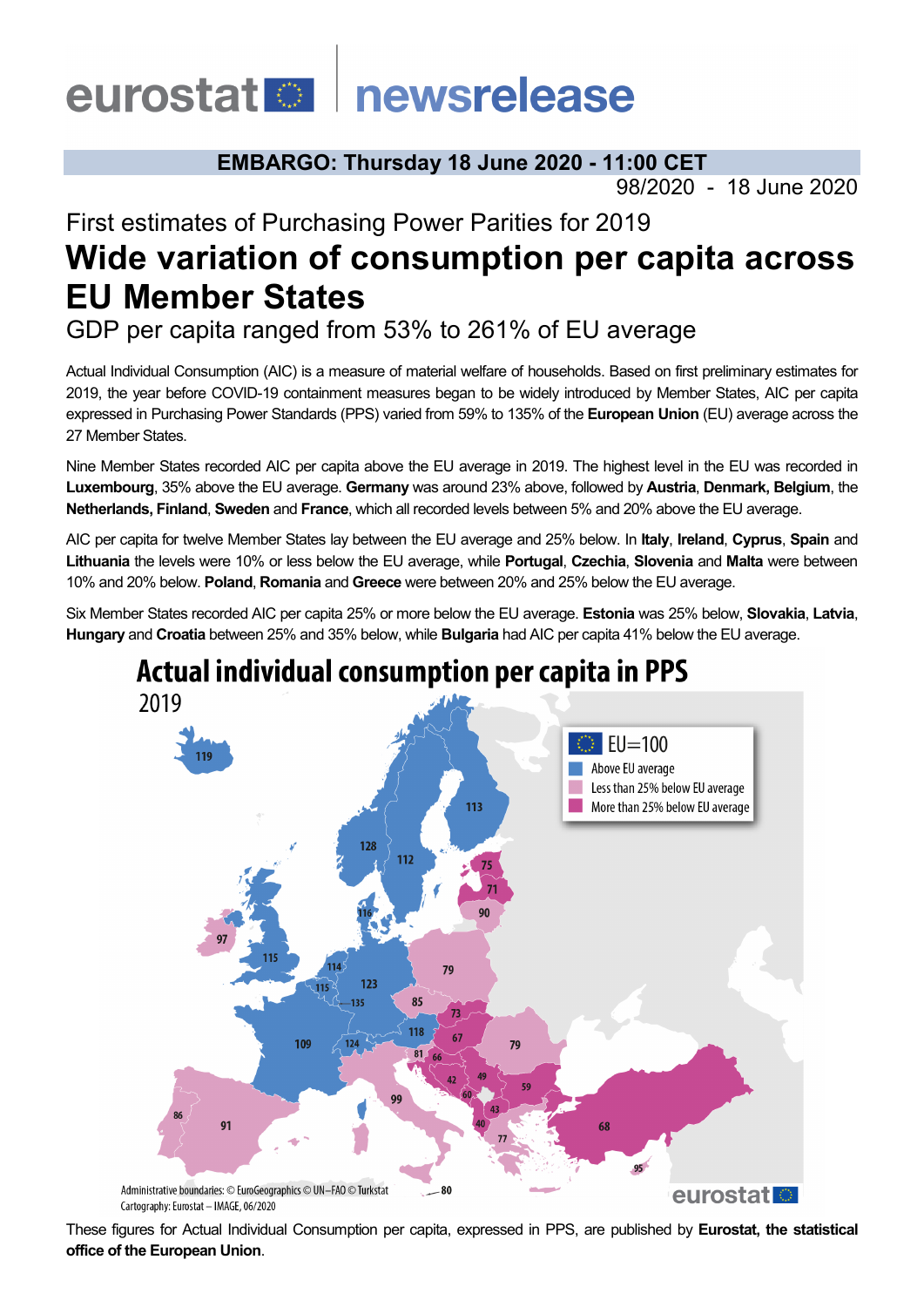#### **GDP per capita ranged from 53% of EU average in Bulgaria to 261% in Luxembourg**

Gross Domestic Product (GDP) per capita, a measure of economic activity, also shows substantial differences between the EU Member States.

In 2019, GDP per capita expressed in PPS ranged between 53% of the EU average in **Bulgaria** and 261% in **Luxembourg**. Ten Member States recorded a level of GDP per capita above the EU average in 2019.

|                               | AIC per capita | GDP per capita |
|-------------------------------|----------------|----------------|
| EU*                           | 100            | 100            |
| Euro area                     | 106            | 106            |
| Luxembourg**                  | 135            | 261            |
| Germany                       | 123            | 121            |
| <b>Austria</b>                | 118            | 127            |
| <b>Denmark</b>                | 116            | 129            |
| <b>Belgium</b>                | 115            | 117            |
| <b>Netherlands</b>            | 114            | 128            |
| <b>Finland</b>                | 113            | 111            |
| Sweden                        | 112            | 120            |
| <b>France</b>                 | 109            | 106            |
| Italy                         | 99             | 95             |
| Ireland                       | 97             | 191            |
| <b>Cyprus</b>                 | 95             | 89             |
| <b>Spain</b>                  | 91             | 91             |
| Lithuania                     | $90\,$         | 82             |
| Portugal                      | 86             | 79             |
| Czechia                       | 85             | 92             |
| Slovenia                      | 81             | 88             |
| <b>Malta</b>                  | 80             | 99             |
| Poland                        | 79             | 73             |
| Romania                       | 79             | 69             |
| Greece                        | 77             | 68             |
| <b>Estonia</b>                | 75             | 84             |
| Slovakia                      | 73             | 74             |
| Latvia                        | 71             | 69             |
| Hungary                       | 67             | 73             |
| Croatia                       | 66             | 65             |
| <b>Bulgaria</b>               | 59             | 53             |
| <b>United Kingdom</b>         | 115            | 105            |
| <b>Norway</b>                 | 128            | 144            |
| <b>Switzerland</b>            | 124            | 153            |
| Iceland                       | 119            | 130            |
| <b>Turkey</b>                 | 68             | 61             |
| Montenegro                    | 60             | 50             |
| Serbia                        | 49             | 41             |
| North Macedonia               | 43             | 38             |
| <b>Albania</b>                | 40             | 31             |
| <b>Bosnia and Herzegovina</b> | 42             | 32             |

#### **Actual Individual Consumption (AIC) and GDP per capita in PPS in 2019 (EU\*=100)**

Countries with the same value of AIC per capita are ranked by protocol order.

EU represents the European Union of 27 Member States after 1 February 2020.

\*\* See country note

Source dataset: [prc\\_ppp\\_ind](https://appsso.eurostat.ec.europa.eu/nui/show.do?query=BOOKMARK_DS-053404_QID_1A8671D_UID_-3F171EB0&layout=TIME,C,X,0;GEO,L,Y,0;NA_ITEM,L,Z,0;PPP_CAT,L,Z,1;INDICATORS,C,Z,2;&zSelection=DS-053404PPP_CAT,A01;DS-053404INDICATORS,OBS_FLAG;DS-053404NA_ITEM,VI_PPS_EU27_2020_HAB;&rankName1=PPP-CAT_1_2_-1_2&rankName2=INDICATORS_1_2_-1_2&rankName3=NA-ITEM_1_2_-1_2&rankName4=TIME_1_0_0_0&rankName5=GEO_1_2_0_1&sortC=ASC_-1_FIRST&rStp=&cStp=&rDCh=&cDCh=&rDM=true&cDM=true&footnes=false&empty=false&wai=false&time_mode=ROLLING&time_most_recent=true&lang=EN&cfo=%23%23%23%2C%23%23%23.%23%23%23)